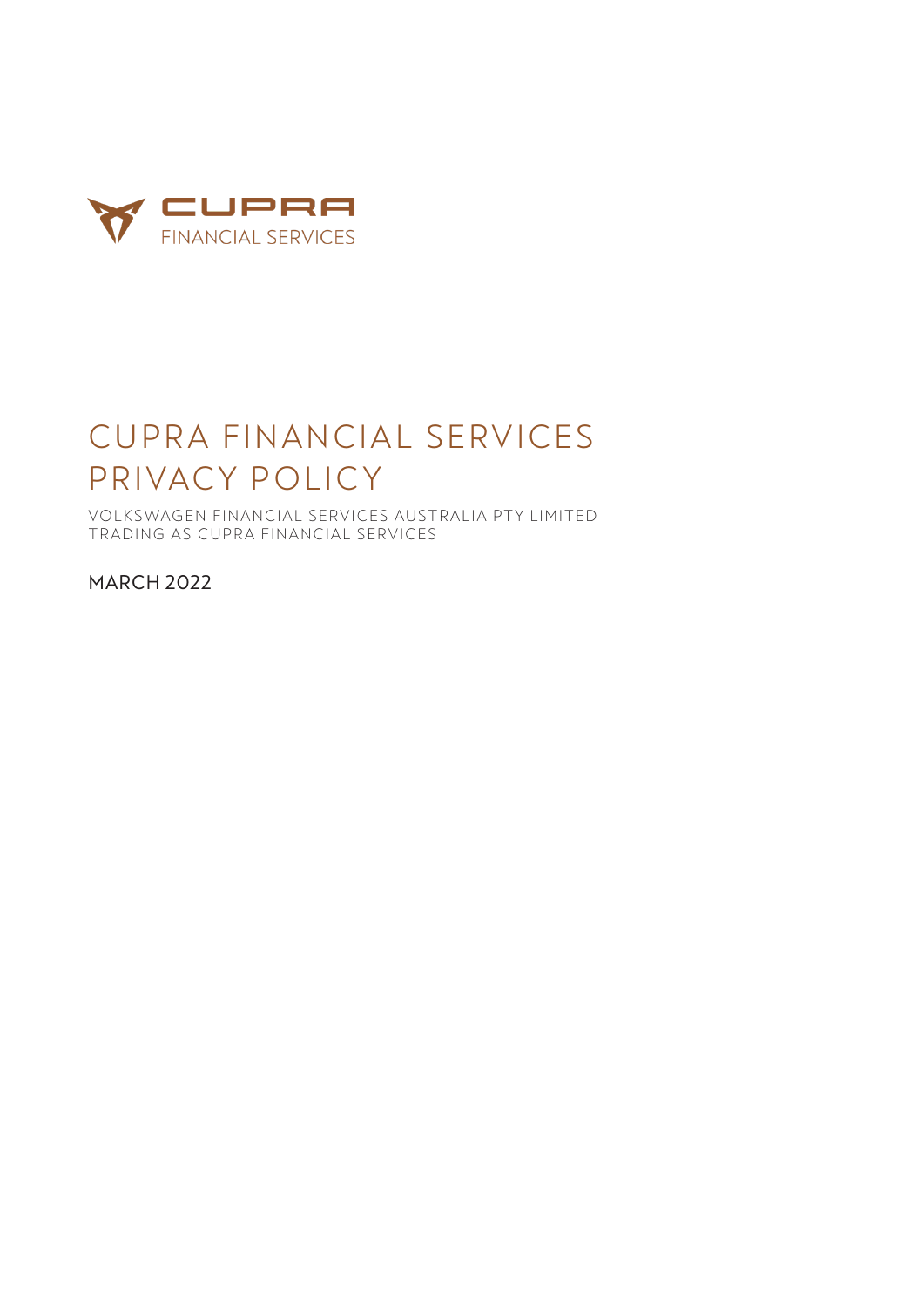# TABLE OF CONTENTS

| 1. |                                              | DOCUMENT SUMMARY & PURPOSE                                       | 1              |  |
|----|----------------------------------------------|------------------------------------------------------------------|----------------|--|
|    | $1.1\,$                                      | Changes to Policy                                                | 1              |  |
| 2. |                                              | <b>OUR NAMES</b>                                                 | 1              |  |
| 3. | "PERSONAL INFORMATION" DEFINED<br>1          |                                                                  |                |  |
| 4. | "CREDIT INFORMATION" DEFINED<br>1            |                                                                  |                |  |
| 5. | REASONS FOR COLLECTING INFORMATION           |                                                                  |                |  |
|    | 5.1                                          | Primary purpose – assess applications $\&$<br>manage accounts    | 2              |  |
|    | 5.2                                          | Primary purpose - to comply with law                             | 2              |  |
|    | 5.3                                          | Secondary purposes                                               | $\overline{2}$ |  |
| 6. | WHOSE INFORMATION WE COLLECT                 |                                                                  |                |  |
|    | 6.1                                          | Individuals                                                      | 2              |  |
| 7. | WHEN WE COLLECT INFORMATION                  |                                                                  |                |  |
|    | 71                                           | General                                                          | 3              |  |
|    | 7.2                                          | Credit Information                                               | 3              |  |
| 8. |                                              | HOW WE COLLECT INFORMATION                                       | 3              |  |
|    | 8.1                                          | Lawful, Reasonable & Transparent Means                           | 3              |  |
|    | 8.2                                          | You do not have to provide information                           | 3              |  |
|    | 8.3                                          | Consequences for not providing information<br>we request         | 3              |  |
|    | 8.4                                          | Credit reporting - Important Details about<br>Credit Information | 3              |  |
|    | 8.5                                          | How we collect information                                       | 4              |  |
|    | 8.6                                          | Using third parties to collect information                       | 4              |  |
|    | 8.7                                          | Collecting information from another person                       | 4              |  |
|    | 8.8                                          | Related organisations                                            | 4              |  |
|    | 8.9                                          | Unsolicited information                                          | 4              |  |
| 9. |                                              | <b>ANONYMITY &amp; PSEUDONYMITY</b>                              | 4              |  |
|    |                                              | 10. ACCURACY OF INFORMATION                                      | 4              |  |
|    | 11. SENDING INFORMATION OVERSEAS             |                                                                  | 5              |  |
|    | 12. USE OR DISCLOSURE FOR PERMITTED PURPOSES |                                                                  | 5              |  |
|    |                                              | 13. HOW WE PROTECT YOUR INFORMATION                              | 5              |  |
|    | 13.1                                         | General                                                          | 5              |  |
|    | 13.2                                         | Destroying and de-identifying of information                     | 5              |  |

|     |                                               | 14. REQUESTING ACCESS TO YOUR INFORMATION                           | 5 |  |  |
|-----|-----------------------------------------------|---------------------------------------------------------------------|---|--|--|
|     | 14.1                                          | General                                                             | 5 |  |  |
|     | 14.2                                          | Adequate verification before giving access                          | 5 |  |  |
|     | 14.3                                          | Period for giving access to Personal Information                    | 5 |  |  |
|     | 14.4                                          | Period for giving access to Credit Information                      | 5 |  |  |
|     | 14.5                                          | If unreasonable to give access in a particular form                 | 5 |  |  |
|     | 14.6                                          | Fees and charges                                                    | 6 |  |  |
|     | 14.7                                          | When we may refuse access                                           | 6 |  |  |
|     | 15. REQUESTING CORRECTION OF INFORMATION<br>6 |                                                                     |   |  |  |
|     | 15.1                                          | Correcting inaccurate information yourself                          | 6 |  |  |
|     | 15.2                                          | Asking us to correct your information                               | 6 |  |  |
|     | 15.3                                          | Timeframe for correcting Personal Information                       | 6 |  |  |
|     | 15.4                                          | Timeframe for correcting Credit Information                         | 6 |  |  |
|     | 15.5                                          | No fees for requests                                                | 6 |  |  |
|     | 15.6                                          | If we refuse to correct information                                 | 6 |  |  |
|     | 15.7                                          | Request to associate statement                                      | 6 |  |  |
|     | <b>16. CONTACTING US</b><br>7                 |                                                                     |   |  |  |
|     | 16.1                                          | Reasons for contacting us                                           | 7 |  |  |
|     | 16.2                                          | <b>Our Contact Details</b>                                          | 7 |  |  |
|     | 16.3                                          | Acknowledging requests and complaints                               | 7 |  |  |
|     | 16.4                                          | Request & Complaint Process                                         | 7 |  |  |
|     | 16.5                                          | Referral to EDR                                                     | 7 |  |  |
|     | 16.6                                          | Referral to Privacy Commissioner                                    | 7 |  |  |
|     | 16.7                                          | Employee requests & complaints                                      | 7 |  |  |
| 17. |                                               | DEFINITIONS OF SOME TERMS USED IN THIS POLICY<br>8                  |   |  |  |
|     | 17.1                                          | Consumer Credit Liability Information                               | 8 |  |  |
|     | 17.2                                          | Credit Reporting Body ("CRB") or<br>Credit Reporting Bodies (CRB's) | 8 |  |  |
|     | 17.3                                          | Credit Worthiness Information                                       | 8 |  |  |
|     | 17.4                                          | Default Information                                                 | 8 |  |  |
|     | 17.5                                          | Identification Information                                          | 8 |  |  |
|     | 17.6                                          | <b>Information Request</b>                                          | 8 |  |  |
|     | 17.7                                          | New Arrangement Information                                         | 8 |  |  |
|     | 17.8                                          | Payment Information                                                 | 8 |  |  |
|     | 17.9                                          | Personal Insolvency Information                                     | 8 |  |  |
|     | 17.10                                         | Repayment History Information                                       | 8 |  |  |
|     | 17.11                                         | Sensitive Information                                               | 9 |  |  |
|     |                                               | 17.12 Serious Credit Infringement                                   | 9 |  |  |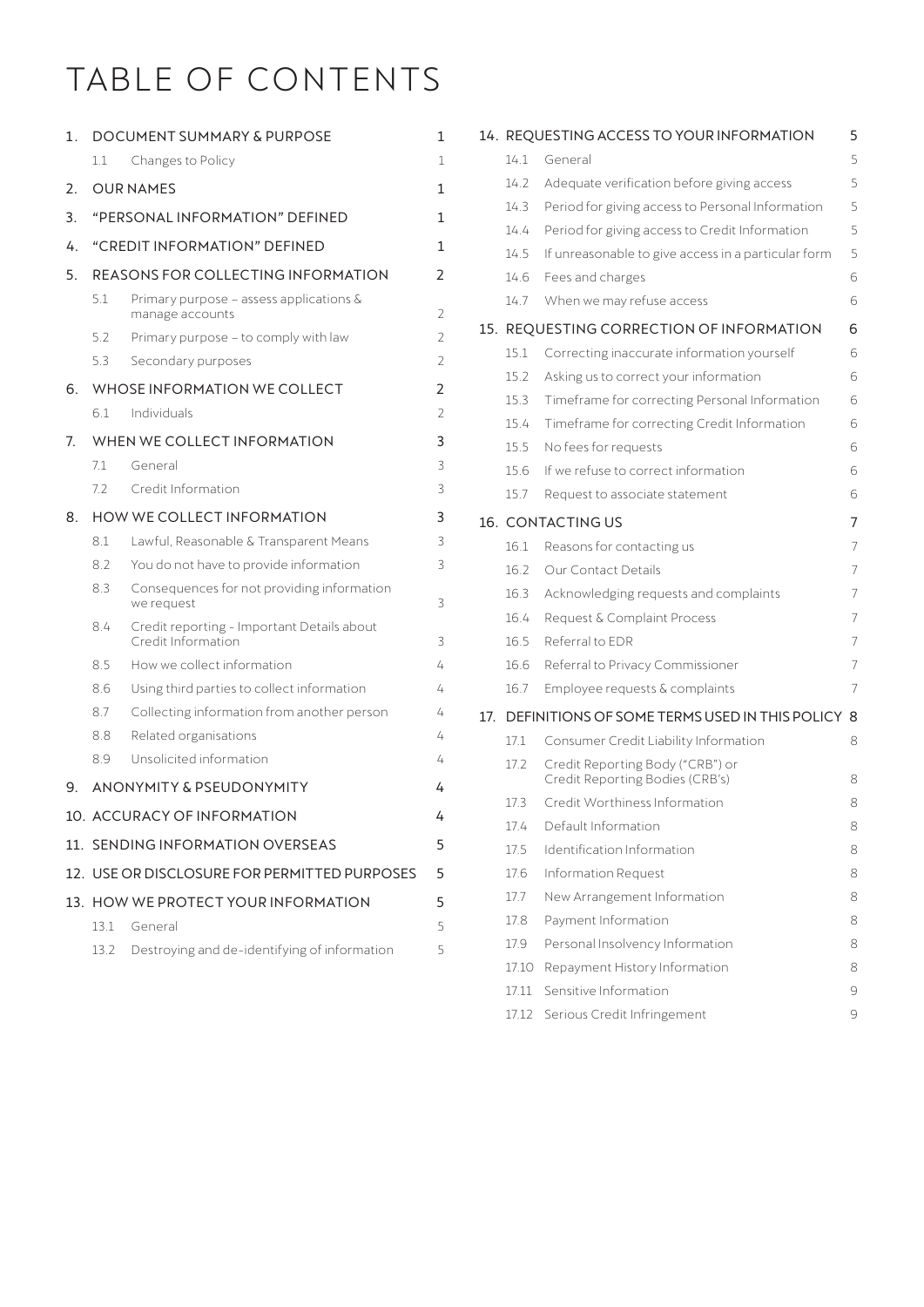# <span id="page-2-0"></span>**1. DOCUMENT SUMMARY & PURPOSE**

The information in this document is our privacy and credit reporting policy. We simply refer to it in the remainder of the document as "Privacy Policy" or "this Policy".

It sets out in detail how we manage the "Personal Information" and/or "Credit Information" of or about our customers, employees and other individuals we deal with in the course of our business activities.

We have defined the terms "Personal Information" in section 3 ("Personal Information" defined) and "Credit Information" in section 4 ("Credit Information" defined).

Amongst other things, our Privacy Policy contains information on:

- a) Our names (section 2);
- b) Why we collect information (section 5);
- c) When we collect information (section 7);
- d) Types of information we collect (section 3: "Personal Information" and section 4: "Credit Information");
- e) How we collect information (section 8);
- f) Whose information we collect (section 6):
- g) How we protect your information (section 13);
- h) Sending information overseas (section 11);
- i) Requesting access to your information (section 14); and
- j) Contacting us when, for example, you wish to make a complaint or request access to your information (section 16).

### **1.1 Changes to Policy**

We will make changes to this Privacy Policy as often as necessary without notice to ensure it remains relevant and effective in achieving its objectives and goals.

Any changes we make to this Policy will become effective immediately after we have published them and we will apply them to how we will manage the Personal Information or Credit Information of our customers in the future.

# **2. OUR NAMES**

We are Volkswagen Financial Services Australia Pty Ltd ABN 20 097 071 460 ("VWFSA"), a wholly-owned subsidiary of the global financial services organisation, VWFS AG, which is headquartered in Braunschweig, Germany.

In Australia, VWFSA uses various business names including "Volkswagen Financial Services", "Audi Financial Services", "ŠKODA Financial Services", "Ducati Financial Services", "Jaguar Financial Services", "Land Rover Financial Services",

"Bentley Financial Services Australia", "Porsche Financial Services", "Volvo Car Financial Services" and "CUPRA Financial Services".

In the remainder of this Policy, we refer to VWFSA or any of the above business names we use simply as "we", "us" or "our".

# **3. "PERSONAL INFORMATION" DEFINED**

Personal Information means information or an opinion about an identified individual, or an individual who is reasonably identifiable whether the information or opinion is:

- a) True or not; and
- b) Recorded in a material form or not.

For the purposes of this Policy, Personal Information includes:

- a) "Identification Information" (see the definition in section 17.5 (Identification Information));
- b) Financial information: examples are your income, expenses, commitments, debts, savings and investments;
- c) Family status and dependants information: examples are whether you are married, single, in a de facto relationship and number and/or ages of children or persons you maintain;
- d) Educational and technical qualification: if you have applied for a job with us, or if you have applied for a business or contracting opportunity with us;
- e) Immigration and visa status: if you have applied for a job with us or if you have applied for a business or contracting opportunity with us;
- f) Sensitive Information (see definition in section 17.11 (Sensitive Information) below);
- g) Credit Information;
- h) Details of consents you've provided us relating to the sharing of your data (including in relation to the Consumer Data Right or Open Banking);
- i) Information you provide in free text fields, such as surveys, search terms or chat on our platforms; and
- j) Information about the electronic devices (computers, mobile phones or tablets) you use to access our platforms and how you use them, including:
	- Details relating to your devices, their operating systems, browsers, other applications and settings;
	- Information associated with your access to our platforms, such as information relating to the wi-fi network or mobile network used by your devices when accessing our platforms
	- General location information we get from your device's IP address, or more specific location if you have opted in
	- Information about the way you use your devices while accessing our platforms, such as pages you visit on our platforms, click rates, scrolling or swiping activity, mouse movements, or typing speed. We may collect and process this information to generate a 'biometric fingerprint' that relates specifically to you, which we can use to identify unusual behaviour.

# **4. "CREDIT INFORMATION" DEFINED**

"Credit Information" is Personal Information that includes:

- a) Consumer Credit Liability Information (see definition in section 17.1);
- b) Repayment History Information (see definition in section 17.10);
- c) Information Request (see definition in section 17.6);
- d) Information about the type of consumer credit or commercial credit, and the amount of credit, sought in an application:
- e) Default Information (see definition in section 17.4);
- f) Payment Information (see definition in section 17.8);
- g) Personal Insolvency Information (see definition in section 17.9);
- h) Credit Worthiness Information (see definition in section 17.3); and
- i) Serious Credit Infringement (see definition in section 17.12).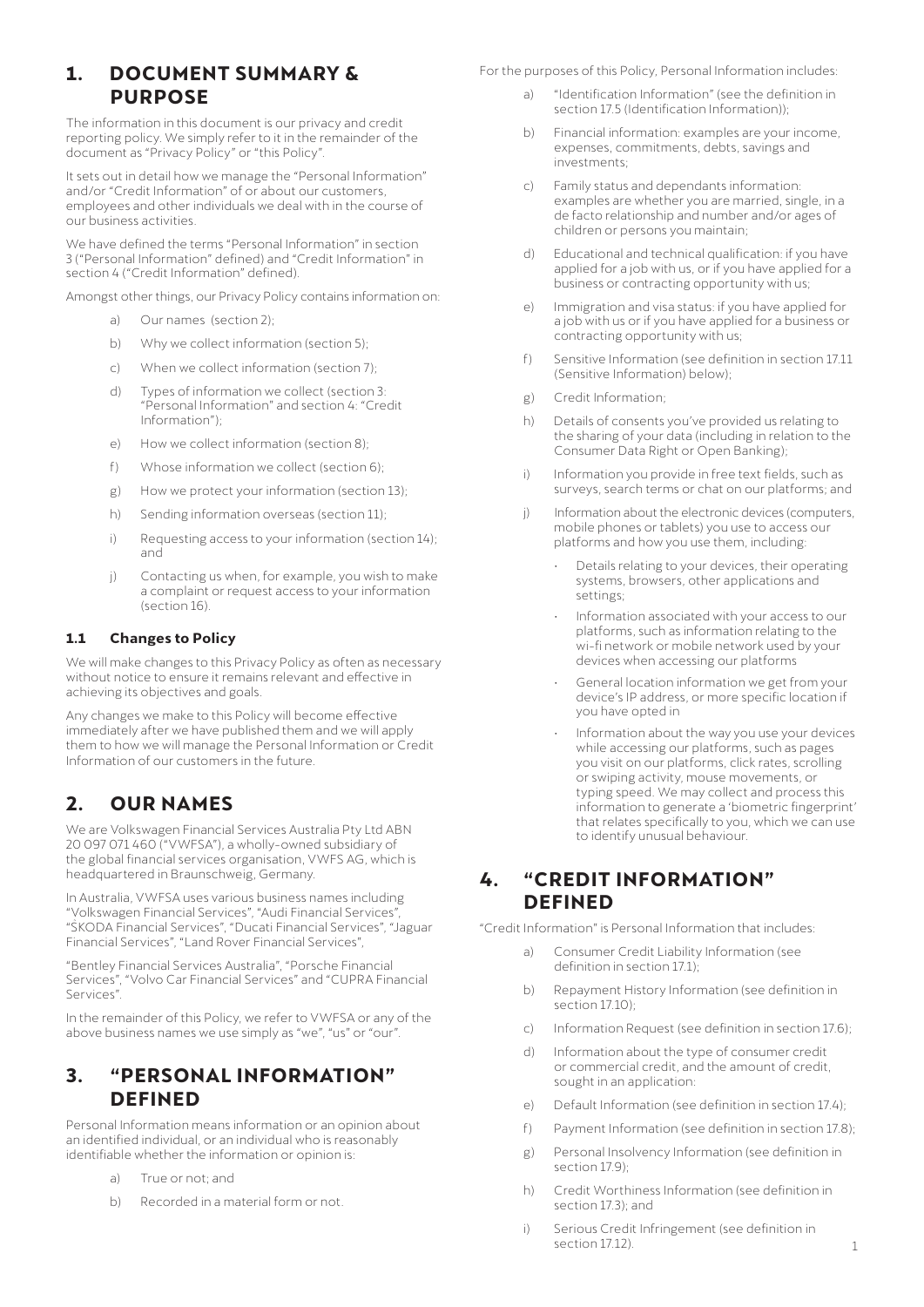# <span id="page-3-0"></span>**5. REASONS FOR COLLECTING INFORMATION**

In general, we will only collect Personal Information that is reasonably necessary for us to achieve any or a combination of the primary purposes mentioned in section 5.1 and 5.2 below and the secondary purposes mentioned in section 5.3.

#### **5.1 Primary purpose – assess applications & manage accounts**

We collect, hold, use and disclose Personal Information for the following primary purposes, that is, to:

- Assess and/or process your application for any of our products or services and advise you about its outcome;
- b) Assess and/or process your application for employment with us and advise you about its outcome;
- c) Assess and/or process your application to be engaged as an independent contractor for, or an external services provider to, us and advise you about its outcome;
- d) Assess your guarantor application;
- e) Comply with your instructions from time to time if we establish an account with you, including sending you notices and updating your details;
- f) To source any required insurances;
- g) To assess your hardship application where we may collect sensitive information;
- h) Establish and manage any account we establish including;
- i) Assist you to pay any amount due, payable or unpaid in relation to the product or service we have agreed to provide you;
- j) Collect any amount due or unpaid in relation to the product or service we have agreed to provide you;
- k) Pay your salary, wages or other moneys due or payable in relation to your employment contract and give you notices in connection with your employment with us; and
- l) Pay or receive any amount due or payable in relation to any contract for services we have with you and give you notices in connection with the contract for services.

# **5.2 Primary purpose – to comply with law**

We also collect Personal Information in compliance with our legal or regulatory obligations including those we have under the Anti-Money Laundering and Counter-Terrorism Financing Act 2006, the National Consumer Credit Protection Act 2009, the Corporations Act 2001, the Privacy Act 1988 ("Privacy Act") and various Australian employment, taxation and immigration laws.

Furthermore, we will collect Personal Information if we are required by or under a court or tribunal order to collect that information.

If the collection of Personal Information is required by any other law or court or tribunal order, we will advise you of the relevant law or the details of the court or tribunal order at the time of collecting the information or as soon as practicable after we have collected the information.

# **5.3 Secondary purposes**

We collect, hold, use and disclose your Personal Information for any or a combination of the following secondary purposes:

> a) Tell you about our products or services unless you tell us to stop;

- b) Tell you when your current products with us are ready for renewal or review unless you tell us to stop;
- c) Share it with our brand partners Audi Australia Pty Limited, ŠKODA Pty Limited and Volkswagen Group Australia Pty Limited and where appropriate, other Australian distributors whose vehicles we finance so that they can tell you about their products or services unless you tell us to stop;
- d) Share it with our dealerships and/or authorised credit representatives that introduced you to us unless you tell us to stop.
- e) Train our staffs
- f) Conduct customer surveys unless you tell us to stop;
- g) Conduct employee surveys unless you tell us to stop;
- h) Undertake other direct marketing unless you tell us to stop;
- i) Undertake market and product research unless you tell us to stop;
- j) Develop and improve our products and services;
- k) Design, implement, maintain, review, or test our business and information technology systems, processes, infrastructure or platforms;
- l) Instruct our legal advisers, accountants, auditors, insurers or other external service providers;
- m) Make reports to our senior management in Australia and in Germany; and
- n) Manage our risk exposures.

# **6. WHOSE INFORMATION WE COLLECT**

# **6.1 Individuals**

In the remainder of this page, we will refer to the reader of this Privacy Policy or any individual's whose Personal Information we collect, use, disclose and hold in connection with our business activities as "you" or "your".

We will collect your Personal Information if you are an individual who:

- a) Has applied for, or we have agreed to provide, any of our products or services;
- b) Is a guarantor of the individual mentioned in (a) above;
- c) Is a professional services provider (such as lawyer, accountant, financial counsellor) to, or is related to, next of kin, referee, witness or personal or legal representative of, the individual mentioned in (a) above;
- d) Is an agent, director or authorised officer or employee of a body corporate including a business, organisation or agency, that has applied for, or we have agreed to provide, any of our products or services to;
- e) Has applied for employment with us, or we have agreed to employ;
- f) Is a referee of the individual mentioned in (e) above;
- g) Has applied for to be engaged, or we have agreed to engage, to provide external services to us or to provide such services to;
- h) Is a referee, current or past employer or professional services provider of the individual mentioned in (g) above; or
- i) Is a visitor to any of our places of business.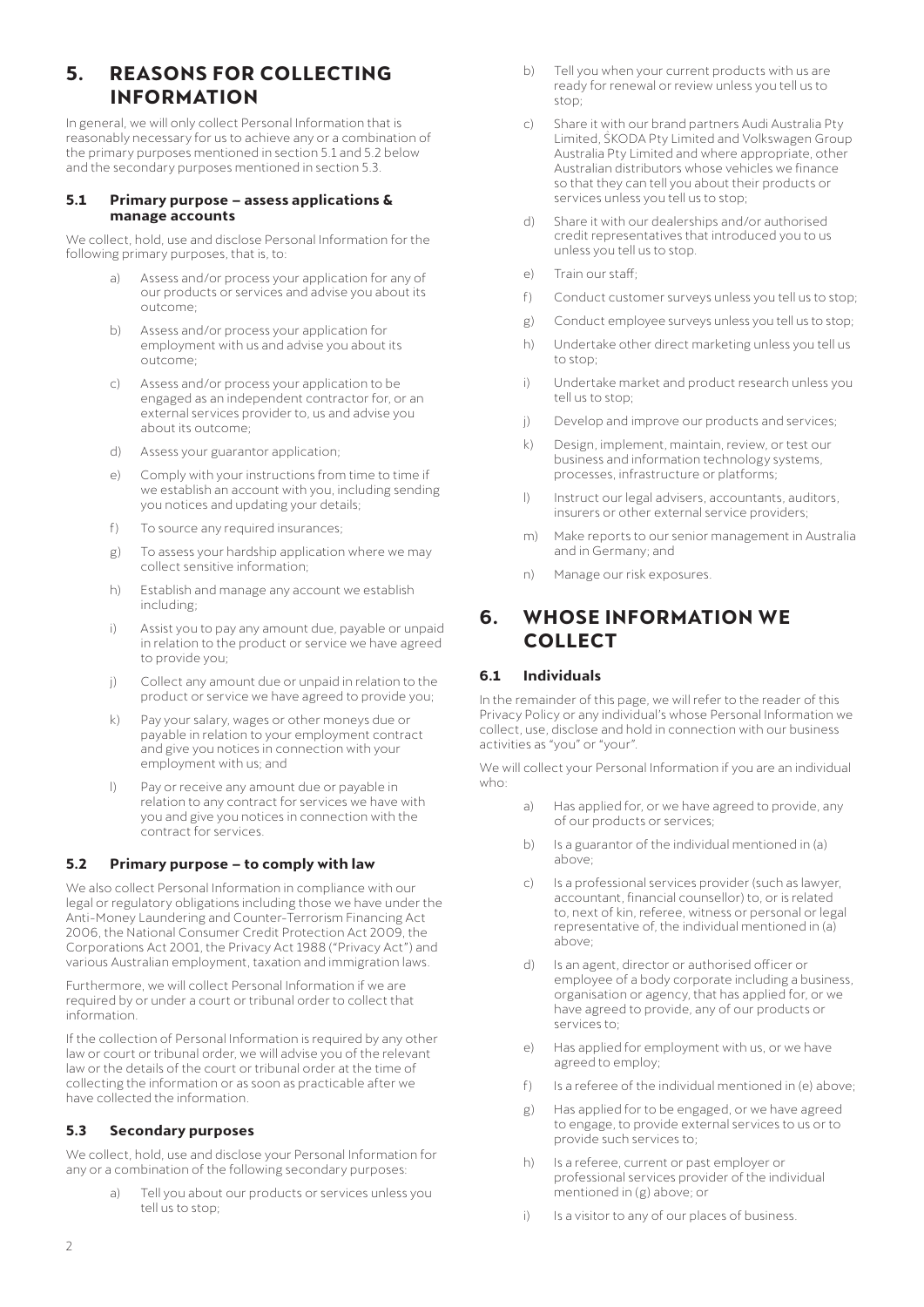# <span id="page-4-0"></span>**7. WHEN WE COLLECT INFORMATION**

# **7.1 General**

We will collect Personal Information (from you) in the following circumstances:

- a) When the individual mentioned in section 6.1 (a) has applied for any of our products or services or during the course of that individual holding a product or service we have agreed to provide them;
- b) When managing any account we have established in relation to a product or service we have agreed to provide the individual mentioned in section 6.1 (a) including collecting or attempting to collect any amounts due or payable in relation to any such product or service;
- c) When the business, organisation or agency mentioned in section 6.1 (d) has applied for any of our products or services or during the course of that business, organisation or agency holding a product or service we have agreed to provide them;
- d) When managing any account we have established in relation to a product or service we have agreed to provide the business, organisation or agency mentioned in section 6.1 (d) including collecting or attempting to collect any amounts due or payable in relation to any such product or service;
- e) When any person, business, organisation or agency who is acting on your behalf (such as your accountant, lawyer, financial counsellor, power of attorney or other legal representative) or who you have entered into a contract with or proposing to enter a contract with (such as an insurer) provides your Personal Information to us in relation to a product or service we have agreed or we are proposing to provide you;
- f) When you apply for employment with us or we have agreed to employ you;
- g) When establishing or managing any account we have established if we have agreed to employ you;
- h) When you apply for or we have agreed to enter into a contract for services with you;
- i) When a business, organisation or agency you are acting for or you are a director, officer or employee of, has applied for a contract for services with us or we have agreed to engage that business, organisation or agency under a contract for services;
- j) When establishing or managing any account in relation to the contract for services mentioned in 7.1 (h) and  $71$  (i) $\cdot$
- k) When we are required by or under an Australian law, court or tribunal order or by a regulatory body to collect your Personal Information;
- l) When you visit any of our places of business; and
- m) When we are conducting a product or market research or a customer survey.

# **7.2 Credit Information**

In addition to the circumstances mentioned in section 7.1 (General), we may collect Credit Information from a Credit Reporting Body ("CRB") (as defined in section 17.2) when we are assessing a credit application you have made to us or you have made on behalf of a business, organisation or agency.

Also, we will collect and use Credit Information in our own records including information on your payments, repayments or default.

Furthermore, we will obtain Credit Information from other Credit Providers with whom you have or had a credit account.

Finally, we will collect your Credit Information from publicly available sources including personal insolvency information entered or recorded in the National Personal Insolvency Index (as defined in the Bankruptcy Act).

# **8. HOW WE COLLECT INFORMATION**

# **8.1 Lawful, Reasonable & Transparent Means**

We will only collect Personal Information by lawful, fair and transparent means.

Except in a limited number of cases, we will collect Personal Information directly from you and with your consent.

# **8.2 You do not have to provide information**

You are under no legal or moral obligation to provide Personal Information we ask for and we will not oblige you to provide Personal Information (see section 9).

#### **8.3 Consequences for not providing information we request**

If you fail or refuse to provide any Personal Information we ask for, we may not be able to do any or a combination of the things mentioned in section 5.1 (Primary purpose – assess product application and manage accounts) or section 5.2 (Primary purpose – to comply with law).

In some cases if we do not collect, use and/or disclose the Personal Information we ask for we may not only risk providing you an unsuitable product or service, but we may also be in breach of our legal or regulatory obligations.

#### **8.4 Credit reporting - Important Details about Credit Information**

We participate in the comprehensive credit reporting system to enable us to make better and informed decisions about providing credit to our customers. When you apply for credit with us, or propose to be a guarantor, we may request a credit report about you from a CRB. Credit reports contain information about your credit history that will help us assess your creditworthiness and your ability to repay credit.

As part of our participation in the comprehensive credit reporting system, we have an obligation to provide repayment history information about you to the CRBs on a monthly basis. This could include financial hardship information if that is applicable for you. If you would like further information about comprehensive credit reporting, repayment history information and/or financial hardship information, please refer to the Office of the Australian Information Commission website at [www.oaic.gov.au.](http://www.oaic.gov.au)

If the information we are collecting includes Credit Information:

- a) We are likely to disclose your information to any or all of the following CRB's as defined in section 17.2 (Credit reporting bodies):
	- (i) Equifax Pty Ltd [www.equifax.com.au](http://www.equifax.com.au)
	- (ii) Illion Australia Pty Ltd - [www.illion.com.au](http://www.illion.com.au)
	- (iii) Experian Australia Credit Services Pty Ltd [www.experian.com.au](http://www.experian.com.au)

For contact details and information on how credit reporting bodies manage credit information, please see their privacy policies available at the links above.

- b) CRB's may include the information we disclose to them in reports provided to other credit providers as your Credit Worthiness Information (as defined in section 17.3 (Credit worthiness information));
- c) If you fail to meet your payment obligations in relation to a consumer credit contract you enter with us, or you commit a "Serious Credit Infringement" (defined in section 17.12 (Serious credit infringement)), we are entitled to disclose this to the CRB's outlined in Section 8.4 (a);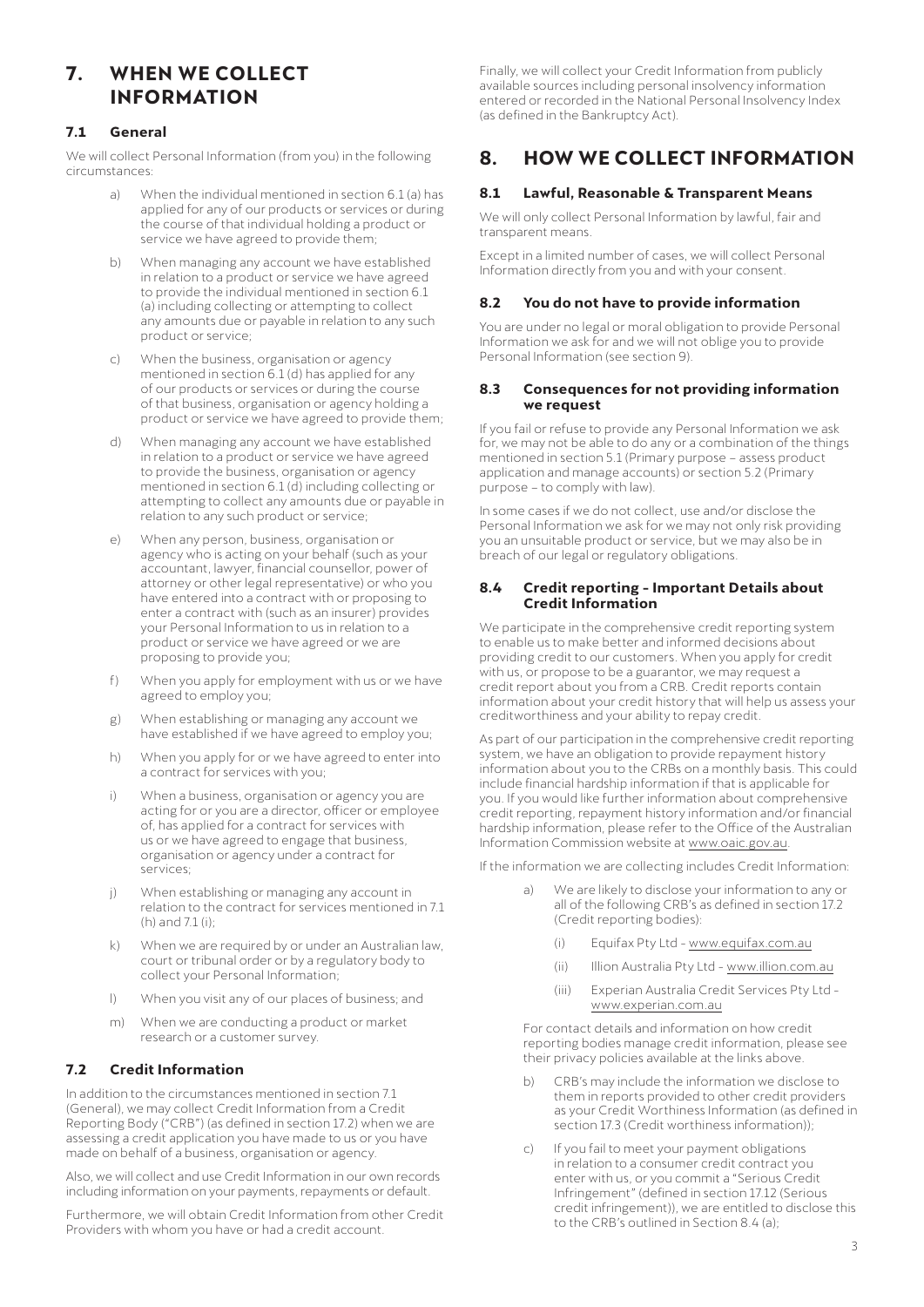- <span id="page-5-0"></span>d) You can contact the CRB's outlined in Section 8.4 (a) to:
	- (i) Obtain their Credit Information management policy;
	- (ii) Request them not to use your credit reporting information for the purposes of pre-screening of direct marketing by a credit provider; and
	- (iii) Request them not to use or disclose your credit reporting information, if you believe on reasonable grounds that you have been, or you are likely to be, a victim of fraud; and
- e) You can also contact us in relation to your Credit Information in any of the circumstances mentioned in section 16.1 (Reasons for contacting us).

#### **8.5 How we collect information**

If reasonable and practicable, we will collect Personal Information or Credit Information directly from you:

- Using the online application form;
- b) in limited circumstances, using a paper application form;
- c) Over the telephone or mobile phone;
- d) During a face to face meeting or teleconference;
- e) When you send us a facsimile document;
- f) When you send us an email; or
- g) Via our online websites: [www.vwfs.com.au;](http://www.vwfs.com.au) and [www.vwfsfleet.com.au](http://www.vwfsfleet.com.au)
- h) We also collect information from you electronically when you use our online services. This includes information such as:
	- Location information (if enabled on your device);
	- IP address;
	- Details of the device used to access our digital services (including mobile and tablet);
	- Details of the wi-fi network or mobile network used by your device; and
	- Type of authentication used (for example touch ID or face ID).

We do not link this information to you unless we need to access these details for fraud or security reasons. Please contact us if you would like to find out more about the types of cookies we use and why.

# **8.6 Using third parties to collect information**

In some cases, we may authorise another person, such as a motor vehicle dealership, a recruitment organisation independent third party identification/financial verification services (for the purposes of confirming your identity/verifying your financial position in your loan application process), CRB or background checking service provider (if you have applied for a job, business or contracting opportunity with us) to collect your Personal Information on our behalf.

### **8.7 Collecting information from another person**

With the exception of the circumstances mentioned in section 8.8 (Related organisations), we will only collect your Personal Information from another person with your express or implied consent. Some third parties from whom we may collect Personal Information include:

- a) Your nominated accountant or financial counsellor;
- b) Authorised motor vehicle dealerships;
- c) Your nominated representative such as lawyer, power of attorney, trustee, any person who purports to be acting on your behalf or any person you have notified us as your referee or next of kin;
- d) Professional or business referees you have advised  $t \cap \cup c$ ;
- e) A CRB (as defined in section 17.2) in some circumstances;
- f) Another credit provider, financier or financial institution; and
- g) Your insurer or broker.

Finally, we may collect Personal Information (other than sensitive) from someone else if it is unreasonable or impracticable to collect the information from you.

#### **8.8 Related organisations**

In some cases we may collect your Personal Information from an organisation or person that is related to us if the primary purpose for which that organisation or person collected your information in the first place was or is related to the primary purpose for which we would collect your information.

#### **8.9 Unsolicited information**

If we receive your Personal Information which we did not ask for and determine that we are not entitled to collect the information, we will take reasonable steps as soon as practicable to destroy or de-identify the information if it is not contained in a record or document of the Commonwealth government of Australia. If the information is contained in a record or document of the Commonwealth government of Australia we will attempt to return it to you, and failing that, we will return the record to the relevant Commonwealth government agency.

If we determine that we are entitled to collect the Personal Information we did not ask for and you are an existing customer of ours or you are a guarantor or a person acting on behalf of an existing customer of ours, we will advise you about the information and seek your consent to manage the information in accordance with the requirements of this Privacy Policy, unless we have obtained your consent on a previous occasion.

# **9. ANONYMITY & PSEUDONYMITY**

If it is lawful, practicable and reasonable when collecting Personal Information, we will give you the option of not identifying yourself or the option of your use of a pseudonym.

An example would be where we are conducting a customer, product or market survey or research and it is practicable to obtain the information we want for the purposes of that survey or research without the need for you to tell us your names, date or birth or residential address in particular.

# **10. ACCURACY OF INFORMATION**

We will take all reasonable steps in the circumstances to ensure that Personal Information we collect from or about you is accurate, complete and up-to-date.

Accordingly, in some cases, we may ask you for an independent and reliable document or use an electronic data source to verify that the Personal Information you have given us is accurate, complete and up-to-date.

If we identify any discrepancy between information you provided us and information in an independent and reliable document or electronic data source, we will give you an opportunity to correct or reconcile the discrepancy, if it is reasonable or practicable for us to do so, before using the information for the purposes for which we have collected it.

We may terminate a product or service we have agreed to provide you, your employment with us or your business or contracting relationship with us if we find that the Personal Information we relied on to offer you the product, service, job or business or contracting opportunity was not accurate, complete or up-to-date at the time we collected or used it.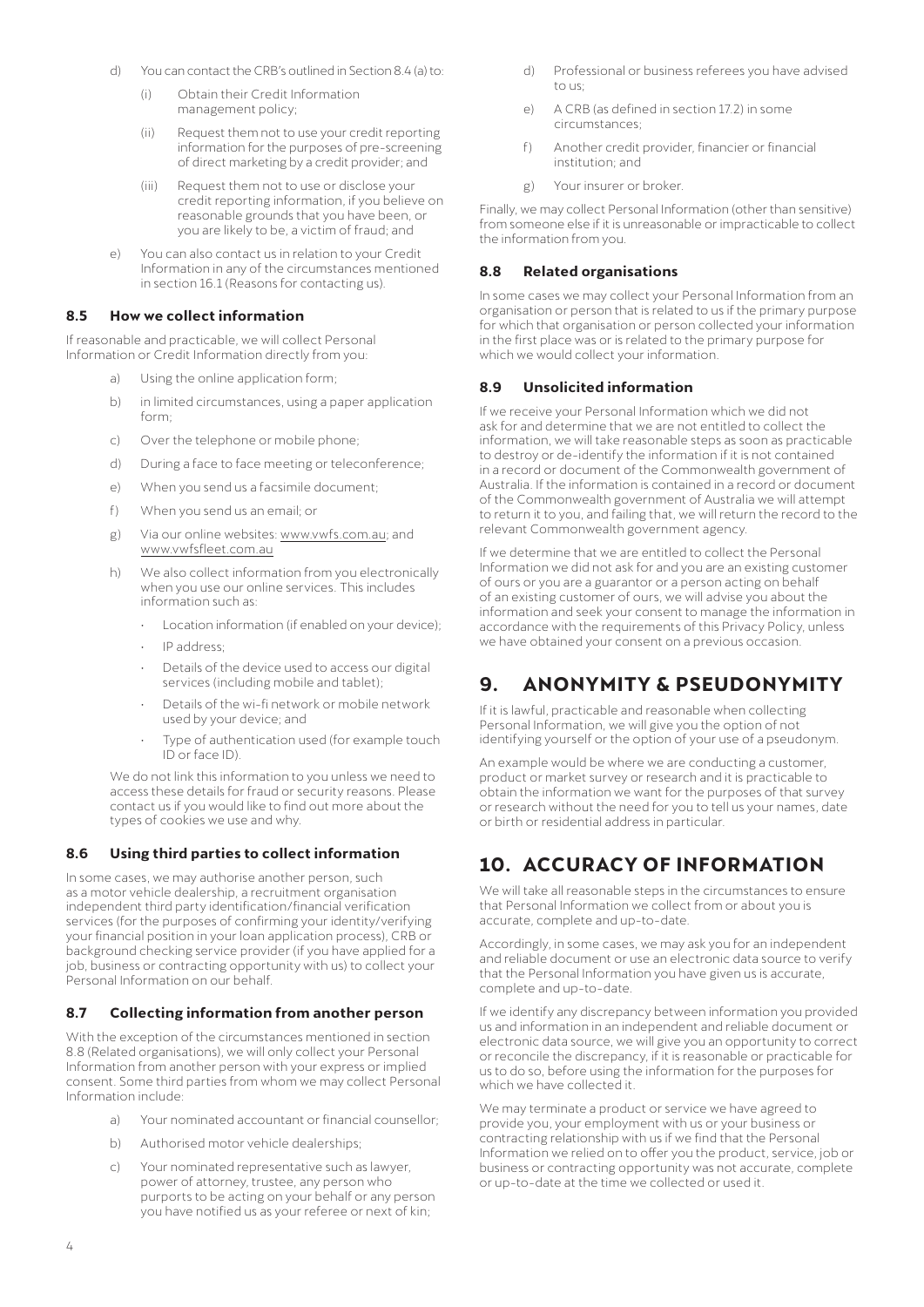# <span id="page-6-0"></span>**11. SENDING INFORMATION OVERSEAS**

From time to time, we will send data containing Personal Information to our parent and related companies.

Sometimes, we may send your information to service providers or third parties who store data or operate outside Australia.

Whilst it is not practicable to list every country in which recipients may be located, recipients of such disclosures are likely to include Germany, Singapore, United Kingdom and Sweden.

# **12. USE OR DISCLOSURE FOR PERMITTED PURPOSES**

We will use or disclose Personal Information we hold if:

- a) The use or disclosure of the information is required or authorised by or under an Australian law or a court or tribunal order;
- b) A "permitted general situation" (as defined in the Privacy Act) exists in relation to the use or disclosure of the information by us;
- c) A "permitted health situation" (as defined in the Privacy Act) exists in relation to the use or disclosure of the information by us; or
- d) We reasonably believe that the use or disclosure of the information is reasonably necessary for one or more "enforcement related activities" (as defined in the Privacy Act) conducted by, or on behalf of, an enforcement body.

# **13. HOW WE PROTECT YOUR INFORMATION**

### **13.1 General**

The security of your Personal Information which we hold is important to us and we take all reasonable steps in the circumstances to protect it from unauthorised access, misuse, interference, loss, disclosure or modification.

We keep your Personal Information which we hold in various formats including paper and electronic format.

Some of the ways we secure your Personal Information are:

- Imposing confidentiality of Personal Information requirements on our employees and persons or organisation we will disclose your Personal Information to;
- b) Implementation of a document storage policy;
- c) Password and username measures for access to our information technology and business systems;
- d) Verification of customers before disclosing Personal Information;
- e) Restriction of access to our buildings; and
- f) Electronic security systems such as firewalls and data encryption on our websites.

We can store Personal Information physically or electronically with third party data storage providers. Where we do this, we use contractual arrangements to ensure those providers take appropriate measures to protect that information and restrict the uses to which they can put that information.

### **13.2 Destroying and de-identifying of information**

In general, we will destroy your Personal Information or any document or record containing Personal Information we no longer need the information or if we are not required by or under an Australian law to keep the information or the document or record beyond a required period.

If it is not practicable to destroy the information or the document or record containing the Personal Information, we will put the document "beyond use" (as defined in the Credit Reporting Code).

In some circumstances, we will "de-identify" Personal Information instead of destroying it including circumstances we are required by or under an Australian law to keep the information or the document or record.

# **14. REQUESTING ACCESS TO YOUR INFORMATION**

# **14.1 General**

You can request access to your Personal Information by contacting us (see section 16.1 (Reasons for contacting us) and section 16.2 (Our contact details)).

Also, you may use a third party (access-seeker) to make a request to us for access to your Personal Information.

### **14.2 Adequate verification before giving access**

In whatever manner and whenever you contact us, we will verify your identity or that of any person you have authorised to be given access to your Personal Information before we agree to give access.

Also, if you authorise an access-seeker to request access to your Personal Information you must do so in writing before we can give them access.

We reserve the right to change our identity verification requirements from time to time without notice.

#### **14.3 Period for giving access to Personal Information**

We will endeavour to respond to your request for access to your Personal Information within a reasonable period of time after the date we have verified your identity in accordance with section 14.2 (Adequate verification etc).

If for any reason we cannot or we refuse to give access to your Personal Information within the above timeframe, we will give you a written notice that sets out the reason for the refusal and/ or the reasons we are unable to provide access within the above timeframe. If necessary, we may request you to agree to an extension of time to give access.

Also, in any of the above circumstances, we will advise you of how you can make a complaint about our refusal to give access or our failure to give access within a reasonable time.

#### **14.4 Period for giving access to Credit Information**

For a request to access your Credit Information, we will endeavour to provide access to you within 30 days of receiving your request, unless unusual circumstances apply. In those circumstances, we will notify you with our reasons (if reasonable for us to do so) and advise you of your right to refer our refusal or failure to provide access within the timeframe to the Australian Financial Complaints Authority (see section 16.5 (Referral to EDR)) and/or to the Privacy Commissioner (see section 16.6 (Referral to Privacy Commissioner)).

#### **14.5 If unreasonable to give access in a particular form**

Your request for access may specify the form or manner you wish your information to be provided to you including whether you wish the information to be given to you over the telephone or in writing and by regular post, email or facsimile.

If reasonable or practicable, we will give you access in the form or manner you have specified.

If it is not reasonable or practicable to give you access in the form or manner you have requested, we will take steps that we consider are reasonable in the circumstances to give access in a way that meets both your and our needs, including, giving access through a mutually agreed intermediary.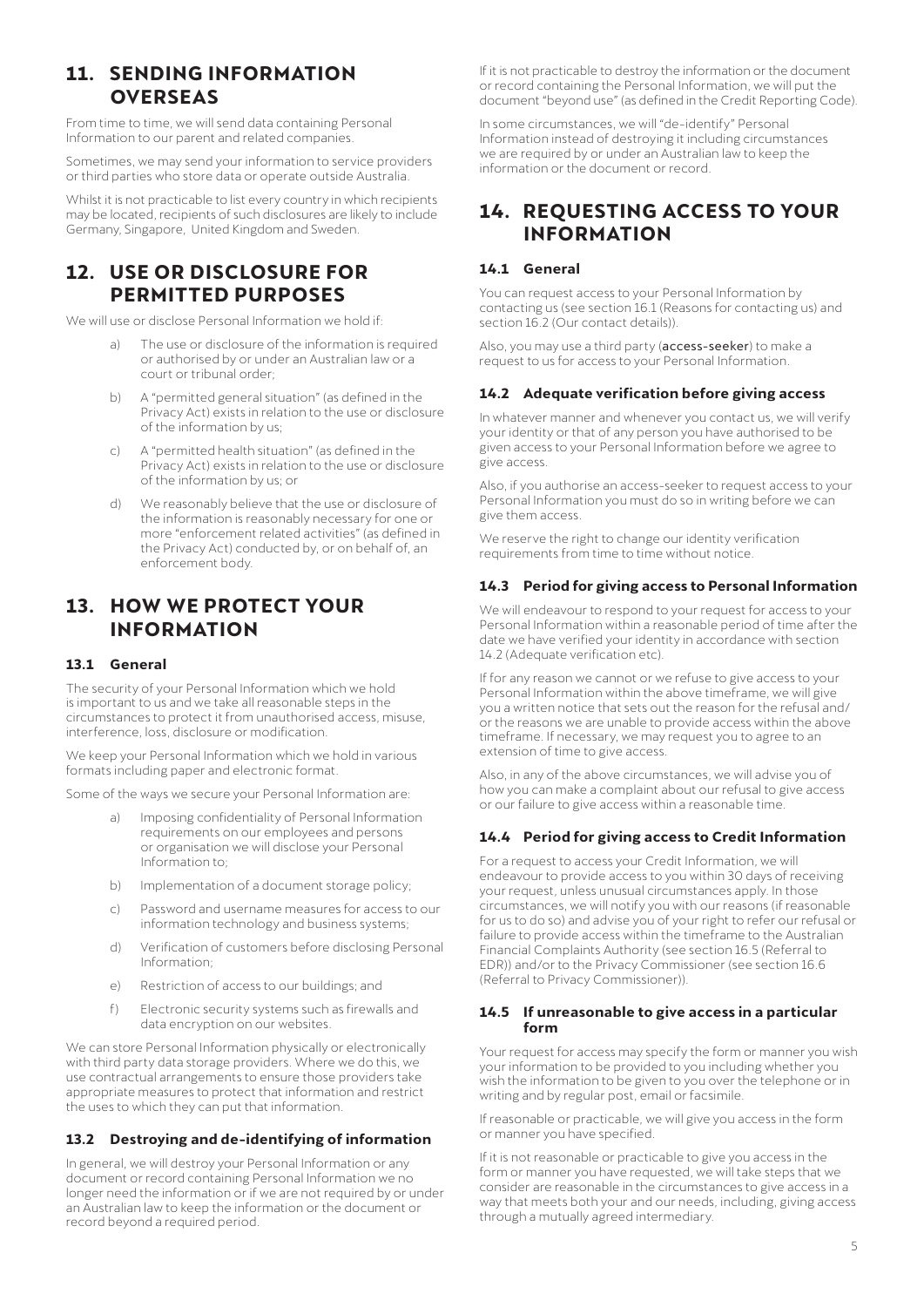# <span id="page-7-0"></span>**14.6 Fees and charges**

In general, we will not charge you a fee for making a request for access to your Personal Information.

Also, we will not charge you any fee for providing you a copy of this policy in a form you have requested if it is reasonable for us to provide the information in that form.

We may charge a fee for retrieving and preparing the information and/or giving it to you in the manner you have requested it to be provided to you. However, any such fee will not be excessive in the circumstances and will not apply to the making of the request.

We may ask you to pay any charge or fee before we can progress your request.

# **14.7 When we may refuse access**

We will refuse you access to your Personal Information if:

- We reasonably believe that giving you access would pose a serious threat to the life, health or safety of any individual, or to public health or public safety;
- b) Giving access would have an unreasonable impact on the privacy of other individuals;
- c) Your request is frivolous or vexatious;
- d) Your request relates to existing or anticipated legal proceedings between you and us, and you would not be able to gain access through a discovery process in those proceedings;
- e) Giving access would reveal our intentions in relation to negotiations with you in such a way as to prejudice those negotiations;
- f) Giving access would be unlawful;
- g) Denying access is required or authorised by or under an Australian law or a court or tribunal order;
- h) Both of the following apply:
	- (i) We have reason to suspect that unlawful activity, or misconduct of a serious nature, that relates to our functions or activities has been, is being or may be engaged in; and
	- (ii) Giving access would be likely to prejudice our taking of appropriate action in relation to the matter;
- i) Giving access would be likely to prejudice one or more enforcement related activities (as defined in the Privacy Act) conducted by, or on behalf of, a law enforcement body; or
- j) Giving access would reveal evaluative information we have generated in connection with a commercially sensitive decision-making process.

We may refuse to give access to your Credit Information if:

- a) Giving access would be unlawful; or
- b) Denying access is required or authorised by or under an Australian law or a court/tribunal order; or
- c) Giving access would be likely to prejudice one or more enforcement related activities conducted by, or on behalf or, an enforcement body.

# **15. REQUESTING CORRECTION OF INFORMATION**

# **15.1 Correcting inaccurate information yourself**

If we are satisfied on reasonable grounds that the Personal Information we hold about you is inaccurate, out-of-date, incomplete, irrelevant or misleading, we will take appropriate steps to correct the information (see generally, section 10: (Accuracy of information)).

If we correct your Personal Information we will take appropriate steps within 7 days of the correction, to notify you and any other person, organisation. If the information corrected is Credit Information, any "affected information recipient" (as defined in the Privacy Act) or "CRB" to which we had provided the pre-corrected information, that your information has been corrected.

### **15.2 Asking us to correct your information**

You too can ask us to correct the Personal Information we hold about you if you consider the information is not accurate, up-todate, complete, relevant or it is misleading or deceptive.

Also, you may request us to take reasonable, practicable or lawful steps to notify any other organisation to which we provided your Personal Information on a previous occasion, that we have corrected your information.

# **15.3 Timeframe for correcting Personal Information**

If your request relates to Personal Information that is not Credit Information, we will respond to the requests within a reasonable period of time of receiving it.

# **15.4 Timeframe for correcting Credit Information**

If the request relates to your Credit Information, we will respond to the request within 30 days from the date you make the request.

If we are not able to meet the above timeframe we will seek your written consent for an extension of time to respond to your request.

### **15.5 No fees for requests**

We will not charge you any fees for making a request to us to correct your information.

### **15.6 If we refuse to correct information**

If we refuse to correct your Personal Information, we will give you a written notice that sets out:

- a) The reasons for the refusal except to the extent that it would be unreasonable to do so;
- b) Your rights to make a complaint about our decision including referring it to the Australian Financial Complaints Authority or to the Privacy Commissioner; and
- c) Any other matter prescribed by regulations introduced under the Privacy Act to be mentioned in the written notice.

### **15.7 Request to associate statement**

If we refuse to correct your Personal Information, you may request us to associate a statement with the Personal Information that you consider is inaccurate, out-of-date, incomplete, irrelevant or misleading.

Within a reasonable period of time after receiving your request. we will take any step that is reasonable, practicable and lawful in the circumstances to associate the statement in such a way that will make the statement apparent to users of the information.

We will not charge any fee for a request to associate a statement as described above.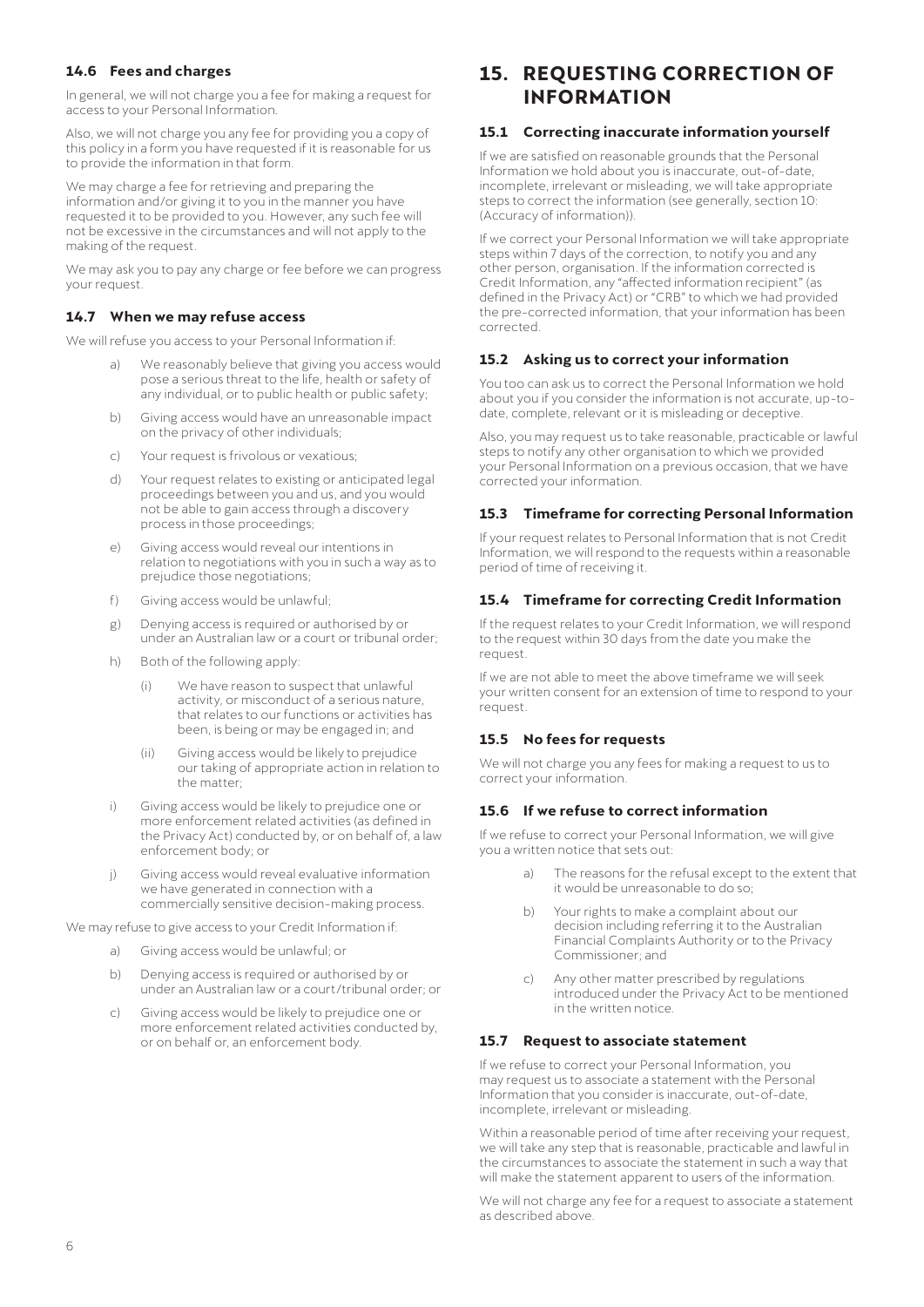# <span id="page-8-0"></span>**16. CONTACTING US**

### **16.1 Reasons for contacting us**

Amongst other things, you may contact us if you:

- Do not wish your Personal Information to be collected, used and/or disclosed in accordance with this Privacy Policy;
- b) Have any concern about our Privacy Policy generally;
- c) Want us to provide our Privacy Policy to you in some other form;
- d) Want to understand why we collected your Personal Information;
- e) Wish to request access to your Personal Information;
- f) Wish to request us to correct your Personal Information;
- g) Wish to ask us to associate a statement with your Personal Information or following our refusal to correct such information;
- h) Wish to make a complaint including a complaint:
	- (i) About how we have handled your Personal Information;
	- (ii) That a conduct of us amounts to the interference with your privacy (as defined in in the Privacy Act);
	- (iii) That we have breached a provision of the Privacy Act, the Credit Reporting Code or an Australian Privacy Principle;
	- (iv) About our refusal to give access to your Personal Information or our delay in responding to your request for access to such information; or
	- (v) About our refusal to correct your Personal Information or our delay in responding to your request to correct such information.
- i) Wish to ask us to stop sending you direct marketing or promotional material;
- j) Wish to ask us to stop sharing your Personal Information with our brand partners (see section 5.3 (b) (Secondary purposes)) above or for the purposes mentioned in that section; or
- k) If you do not want to participate in a customer survey we have invited you to participate in.

### **16.2 Our Contact Details**

You may write to or email us as follow:

Mail: The Privacy Officer Volkswagen Financial Services Australia Pty Limited. Locked Bag 4002, Chullora NSW 2190

Email: [compliance@vwfs.com.au](mailto:compliance%40vwfs.com.au?subject=)

Website: [www.vwfs.com.au](http://www.vwfs.com.au)

#### **16.3 Acknowledging requests and complaints**

We will endeavour to acknowledge your request or complaint within 7 days after we have received it. Depending on the circumstances, we may acknowledge your request or complaint by phone, email, regular post or facsimile.

A complaint in relation to Credit Information will be acknowledged by email, regular post or facsimile.

#### **16.4 Request & Complaint Process**

We will take reasonable steps to investigate the subject matter of your request or complaint. Such steps may include liaising with our external representatives who are familiar with the subject matter of the request.

If the request or complaint concerns Credit Information, we may consult with other external organisations or agencies in particular a relevant CRB (as defined in section 17.2 (Credit reporting body)), other credit providers and "affected information recipients" (as defined in the Privacy Act). Whether such consultation is necessary will depend upon whether we provided your information to those external organisations or agencies or whether we obtained your information from them.

Also, in some cases we may seek advice from our own legal or other professional advisors in relation to your request or complaint.

We will give you reasonable opportunity to present your case.

Any information we discover during the investigation stage will be analysed and evaluated before a decision is reached on the merits of your request or complaint.

You will be advised about our decision within the timeframes specified in this Policy if applicable to your request or complaint or within the timeframe specified in the Privacy Act or Credit Reporting Code.

If our decision is in writing, it will contain the reasons for the decision and information on your right to refer our decision to the Australian Financial Complaints Authority (see section 16.5 (Referral to EDR)) or to the Privacy Commissioner (see section 16.6 (Referral to Privacy Commissioner)) if you are not satisfied with the decision.

# **16.5 Referral to EDR**

If you are not satisfied with our response to your request or complaint, you may refer it to the Australian Financial Complaints Authority, the external dispute resolution (EDR) scheme of which we are a member.

The Australian Financial Complaints Authority contact details are:

| Mail:    | Australian Financial Complaints     |
|----------|-------------------------------------|
|          | Authority                           |
|          | GPO BOX 3                           |
|          | Melbourne VIC 3001                  |
|          | Telephone: 1800 931 678 (Free call) |
| Email:   | info@afca.org.au                    |
| Website: | www.afca.org.au                     |

### **16.6 Referral to Privacy Commissioner**

You may also refer our decision to the Privacy Commissioner if you are not satisfied with it. The Privacy Commissioner's contact details are:

| Mail·    | Privacy Commissioner    |
|----------|-------------------------|
|          | $GPO$ Box 5218          |
|          | Sydney NSW 2001         |
|          | Telephone: 1300 363 992 |
| Fmail:   | enquiries@oaic.gov.au   |
| Website: | www.oaic.gov.au         |

#### **16.7 Employee requests & complaints**

Employees may make requests directly to the Human Resources team for access to their Personal Information.

Employees may also request the Human Resources team to correct their Personal Information if they consider the information we hold on them is not accurate, up-to-date, complete, or relevant or if they consider the information is misleading.

Within a reasonable time after we have corrected an employee's Personal Information, we will advise any person, organisation or agency we provided the pre-corrected information to that the information has been corrected.

Alternatively, employees may log into their personal accounts in the pay roll system to correct their own Personal Information if they wish to do so.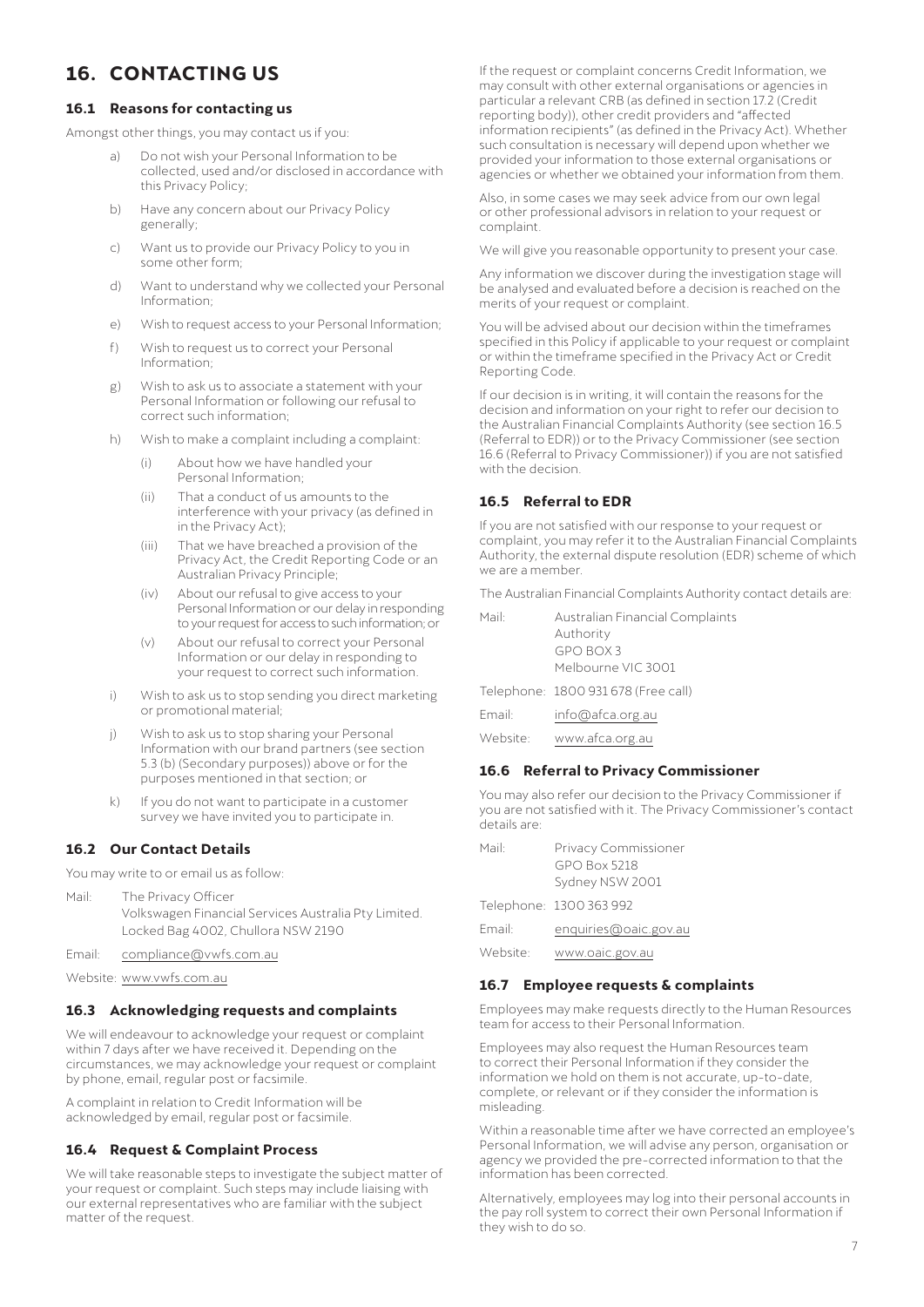<span id="page-9-0"></span>Employees also have the right to make a complaint if they consider emprey ses also have the institutional Information appropriately including in accordance with this Policy or in accordance with the Australian Privacy Principles or the Privacy Act.

Employees may make privacy complaints directly to the Operational Risk and Compliance Manager or through our external whistle blower service provider whose website address is [www.whistleblowing.com.au.](http://www.whistleblowing.com.au) Because of the inherent nature of privacy complaints, employees are advised that it may not be practicable for the Operational Risk and Compliance Manager or external whistle blower service providers to guarantee employees anonymity during the investigation of privacy complaints.

# **17. DEFINITIONS OF SOME TERMS USED IN THIS POLICY**

The following definitions are based on the definitions in the Privacy Act. If there is any inconsistency between any definition in this section and a corresponding definition in the Privacy Act, the latter definition will apply.

# **17.1 Consumer Credit Liability Information**

In relation to consumer credit provided to an individual the following information about the consumer credit is consumer credit liability information about the individual:

- a) The name of the credit provider;
- b) Whether the credit provider is an Australian credit licensee;
- c) The type of consumer credit;
- d) The day on which the consumer credit is entered into;
- e) The terms or conditions of the consumer credit:
	- (i) That relate to the repayment of the amount of credit; and
	- (ii) That are prescribed by the regulations.
- f) The maximum amount of credit available under the consumer credit;
- g) The day on which the consumer credit is terminated or otherwise ceases to be in force.

#### **17.2 Credit Reporting Body ("CRB") or Credit Reporting Bodies (CRB's)**

Means organisation/s or an agency or agencies prescribed under the Privacy Act that are in the business of collecting, holding, using or disclosing Personal Information or Credit Information about individuals for the purposes of providing others information about the Credit Worthiness of an individual.

### **17.3 Credit Worthiness Information**

Means a statement or opinion about your:

- a) Eligibility to be provided with consumer credit;
- b) History in relation to consumer credit; or
- c) Capacity to repay an amount of credit that relates to consumer credit.

### **17.4 Default Information**

Means information about a payment (including a payment that is wholly or partly a payment of interest) that you are overdue in making in relation to consumer credit provided to you and:

- a) You are at least 60 days overdue in making the payment;
- b) The Credit Provider has given you written notice requesting payment of the overdue amount;
- c) The Credit Provider's right to be paid the amount is not prevented by a statute of limitations; and
- d) The amount is \$150 or more or an amount prescribed by regulation.

#### **17.5 Identification Information**

For the purposes of this Policy, Identification Information includes your:

- a) Current and previous names and aliases;
- b) Date of birth;
- c) Sex;
- d) Current and previous residential addresses;
- e) Photograph;
- f) Signature;
- g) Handwriting;
- h) Voice recording;
- i) Licence, permit or authorisation that contains any or a combination of the previously mentioned identification information;
- j) Tax file number or some other
- k) "Government related identifier" (as defined in the Privacy Act);
- l) Current and previous employers' names and business names.

#### **17.6 Information Request**

Means any information we have sought from a CRB (as defined in section 15.2) that relates to:

- a) Your application for consumer credit made to us;
- b) An application for commercial credit made to us; or
- c) Assessing whether to accept you as a guarantor in relation credit provided or to be provided to another person.

#### **17.7 New Arrangement Information**

Means a statement that the terms or conditions of an original consumer credit we have provided to you has been varied or that we have provided you with a new consumer credit because of you had been overdue in making the payments under the original consumer credit.

#### **17.8 Payment Information**

Means a statement that on a specified date or day, you have paid in part or wholly an amount of an overdue payment we included in default information we had disclosed to a CRB (as defined in section 15.2).

#### **17.9 Personal Insolvency Information**

Means information about you entered or recorded in the National Personal Insolvency Index and relates to:

- a) Your bankruptcy, a debt agreement proposal you have given or made;
- b) Personal insolvency agreement you have executed;
- c) A direction given, or an order made, under section 50 of the Bankruptcy Act that relates to your property; or
- d) An authority signed under section 188 of that Act that relates to your property.

#### **17.10 Repayment History Information**

Means:

- a) Whether or not an individual has met an obligation to make a monthly payment that is due and payable in relation to a consumer credit;
- b) The day on which the monthly payment is due and payable;
- c) If the individual makes the monthly payment after the day on which the payment is due and payable the day on which the individual makes that payment.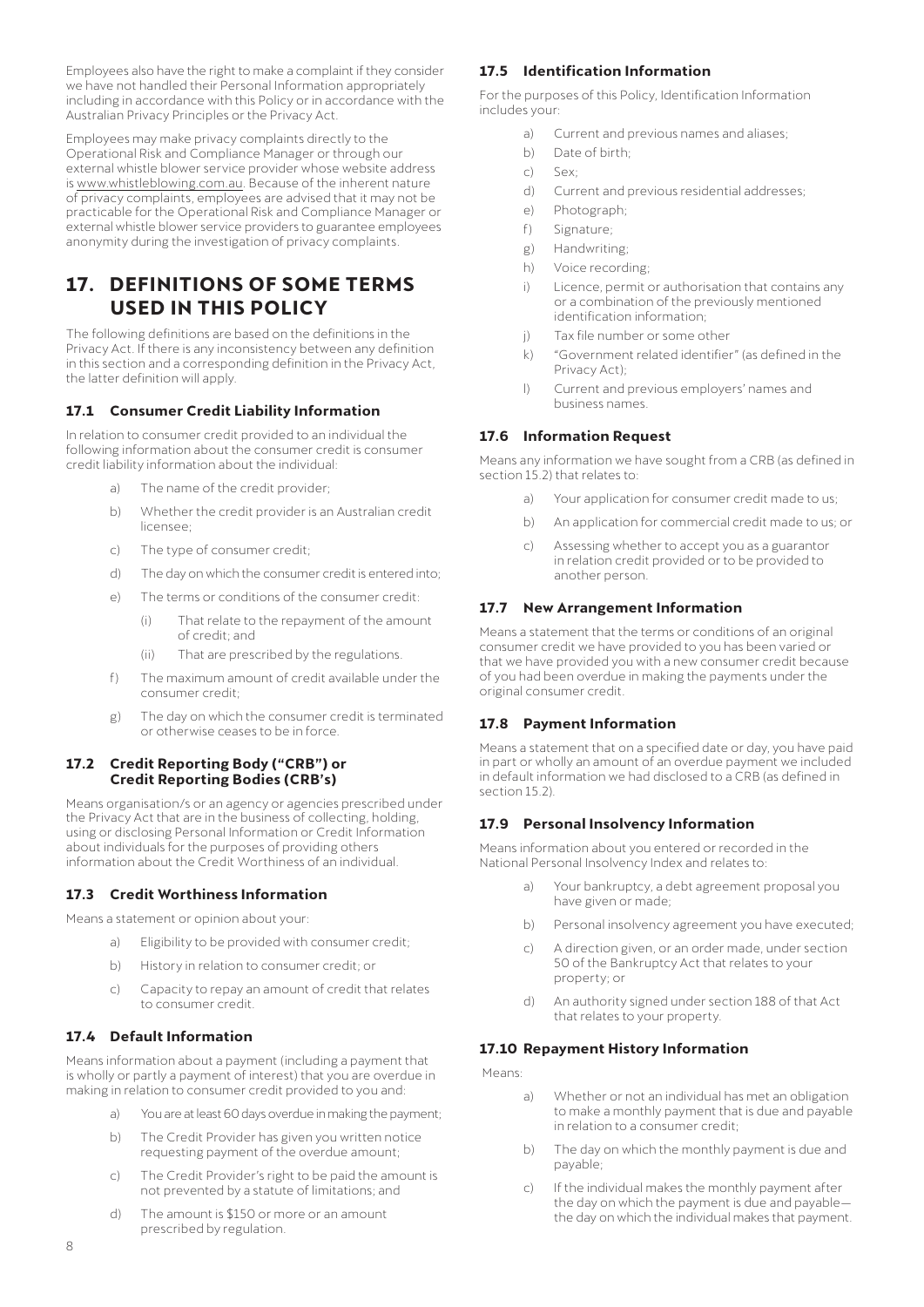#### <span id="page-10-0"></span>**17.11 Sensitive Information**

Means:

- a) Information or an opinion about your:
	- (i) Racial or ethnic origin;
	- (ii) Political opinions;
	- (iii) Membership of a political association;
	- (iv) Religious beliefs or affiliations;
	- (v) Philosophical beliefs;
	- (vi) Membership of a professional or trade association;
	- (vii) Membership of a trade union;
	- (vii) Sexual orientation; or
	- (viii) Criminal record.
- b) Your health information; or
- c) Your genetic information that is not otherwise health information;
- d) Your biometric information that is to be used for the purpose of automated biometric verification or biometric identification; or
- e) Your biometric templates.

#### **17.12 Serious Credit Infringement**

Means:

- a) Any act on your part that involves fraudulently obtaining consumer credit, or attempting fraudulently to obtain credit from us;
- b) An act on your part that involves fraudulently evading or attempting to fraudulently evade your obligations in relation to a consumer credit; or
- c) Any act on your part:
	- (i) From which a reasonable person would consider indicates your intention to no longer comply with your obligations in relation to consumer credit we have provided to you; and
	- (ii) In relation to which the credit provider has, after all reasonable efforts, been unable to contact you about the act; and
	- (iii) At least 6 months have passed since we last had contacted you.